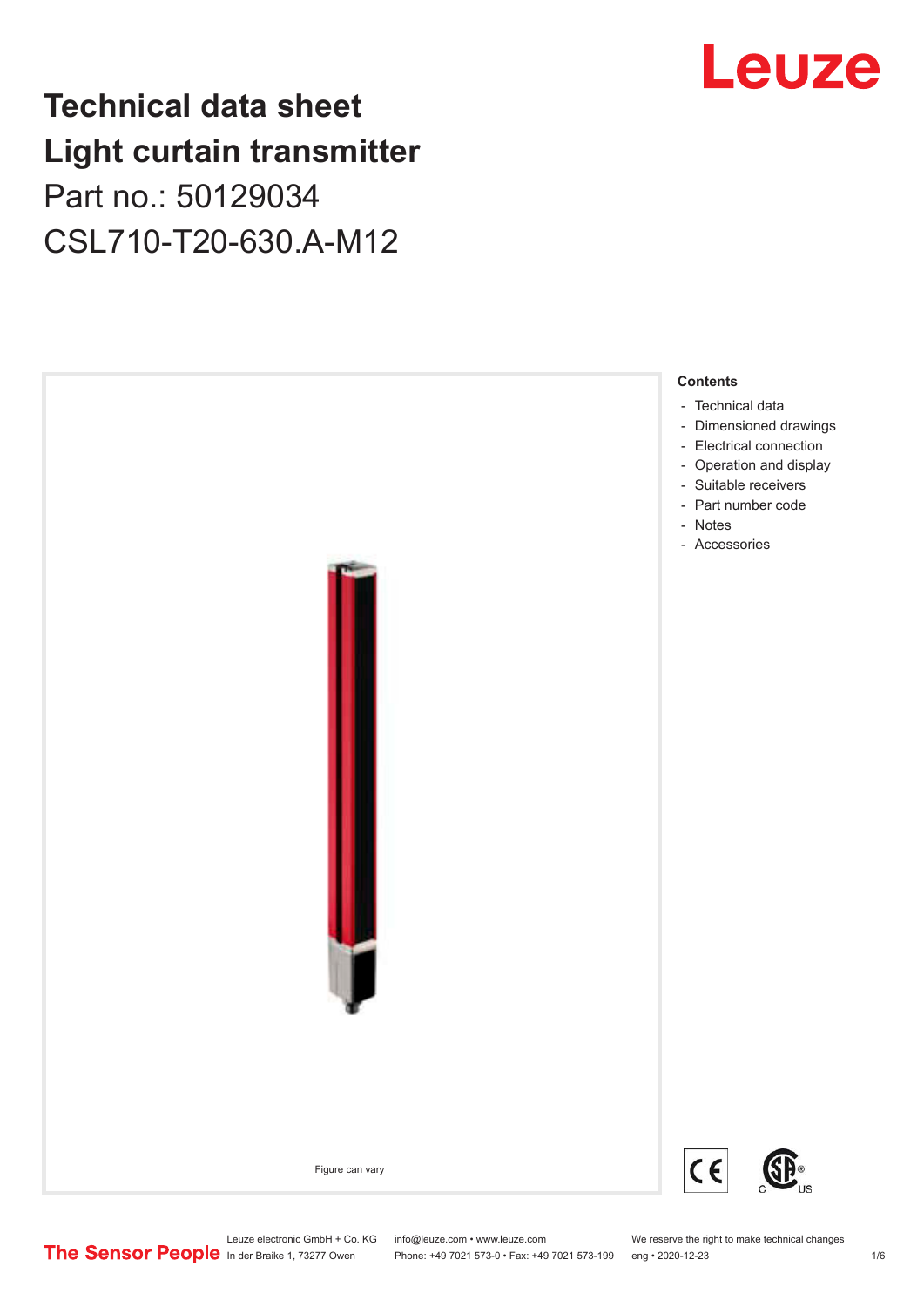## <span id="page-1-0"></span>**Technical data**

# **Leuze**

#### **Basic data**

| <b>Series</b>                   | 710                                                                                                         |
|---------------------------------|-------------------------------------------------------------------------------------------------------------|
| <b>Operating principle</b>      | Throughbeam principle                                                                                       |
| Device type                     | Transmitter                                                                                                 |
| <b>Contains</b>                 | 2x BT-NC sliding block                                                                                      |
| <b>Application</b>              | Precise object detection                                                                                    |
|                                 |                                                                                                             |
| <b>Special version</b>          |                                                                                                             |
| <b>Special version</b>          | Crossed-beam scanning                                                                                       |
|                                 | Diagonal-beam scanning                                                                                      |
|                                 | Parallel-beam scanning                                                                                      |
|                                 |                                                                                                             |
| <b>Optical data</b>             |                                                                                                             |
| <b>Operating range</b>          | Guaranteed operating range                                                                                  |
| <b>Operating range</b>          | 0.37m                                                                                                       |
| <b>Operating range limit</b>    | Typical operating range                                                                                     |
| <b>Operating range limit</b>    | 0.29m                                                                                                       |
| <b>Measurement field length</b> | 630 mm                                                                                                      |
| <b>Number of beams</b>          | 32 Piece(s)                                                                                                 |
| Beam spacing                    | 20 mm                                                                                                       |
| <b>Light source</b>             | LED, Infrared                                                                                               |
| <b>LED light wavelength</b>     | 940 nm                                                                                                      |
|                                 |                                                                                                             |
| <b>Measurement data</b>         |                                                                                                             |
| Minimum object diameter         | $30 \text{ mm}$                                                                                             |
|                                 |                                                                                                             |
| <b>Electrical data</b>          |                                                                                                             |
| <b>Protective circuit</b>       | Polarity reversal protection                                                                                |
|                                 | Short circuit protected                                                                                     |
|                                 | <b>Transient protection</b>                                                                                 |
|                                 |                                                                                                             |
| Performance data                |                                                                                                             |
| Supply voltage U <sub>B</sub>   | 18  30 V, DC                                                                                                |
| <b>Residual ripple</b>          | 0  15 %, From $U_{\rm B}$                                                                                   |
| <b>Open-circuit current</b>     | 0  165 mA, The specified values refer<br>to the entire package consisting of trans-<br>mitter and receiver. |
| <b>Timing</b>                   |                                                                                                             |
|                                 |                                                                                                             |

| <b>Readiness delay</b> | 400 ms    |
|------------------------|-----------|
| Cycle time             | $1.36$ ms |

#### **Connection**

| <b>Number of connections</b> |                           | 1 Piece(s)             |
|------------------------------|---------------------------|------------------------|
|                              | Plug outlet               | Axial                  |
|                              | <b>Connection 1</b>       |                        |
|                              | <b>Function</b>           | Connection to receiver |
|                              |                           | Sync-input             |
|                              |                           | Voltage supply         |
|                              | <b>Type of connection</b> | Connector              |
|                              | <b>Thread size</b>        | M <sub>12</sub>        |
|                              | <b>Type</b>               | Male                   |
|                              | <b>Material</b>           | Metal                  |
|                              | No. of pins               | $5 - pin$              |
|                              | <b>Encoding</b>           | A-coded                |

### **Mechanical data**

| Design                       | Cubic                        |
|------------------------------|------------------------------|
| Dimension (W x H x L)        | 29 mm x 35.4 mm x 713 mm     |
| <b>Housing material</b>      | Metal                        |
| <b>Metal housing</b>         | Aluminum                     |
| Lens cover material          | Plastic / PMMA               |
| Net weight                   | 800q                         |
| <b>Housing color</b>         | Red                          |
| <b>Type of fastening</b>     | Groove mounting              |
|                              | Via optional mounting device |
|                              |                              |
| <b>Operation and display</b> |                              |

### **Environmental data**

**Type of display** LED **Number of LEDs** 1 Piece(s)

| Ambient temperature, operation | $-3060 °C$  |  |
|--------------------------------|-------------|--|
| Ambient temperature, storage   | $-40$ 70 °C |  |

### **Certifications**

| Degree of protection     | IP 65         |
|--------------------------|---------------|
| <b>Protection class</b>  | Ш             |
| <b>Certifications</b>    | c CSA US      |
| <b>Standards applied</b> | IEC 60947-5-2 |

#### **Classification**

| <b>Customs tariff number</b> | 90314990 |
|------------------------------|----------|
| eCl@ss 5.1.4                 | 27270910 |
| eCl@ss 8.0                   | 27270910 |
| eCl@ss 9.0                   | 27270910 |
| eCl@ss 10.0                  | 27270910 |
| eCl@ss 11.0                  | 27270910 |
| <b>ETIM 5.0</b>              | EC002549 |
| <b>ETIM 6.0</b>              | EC002549 |
| <b>ETIM 7.0</b>              | EC002549 |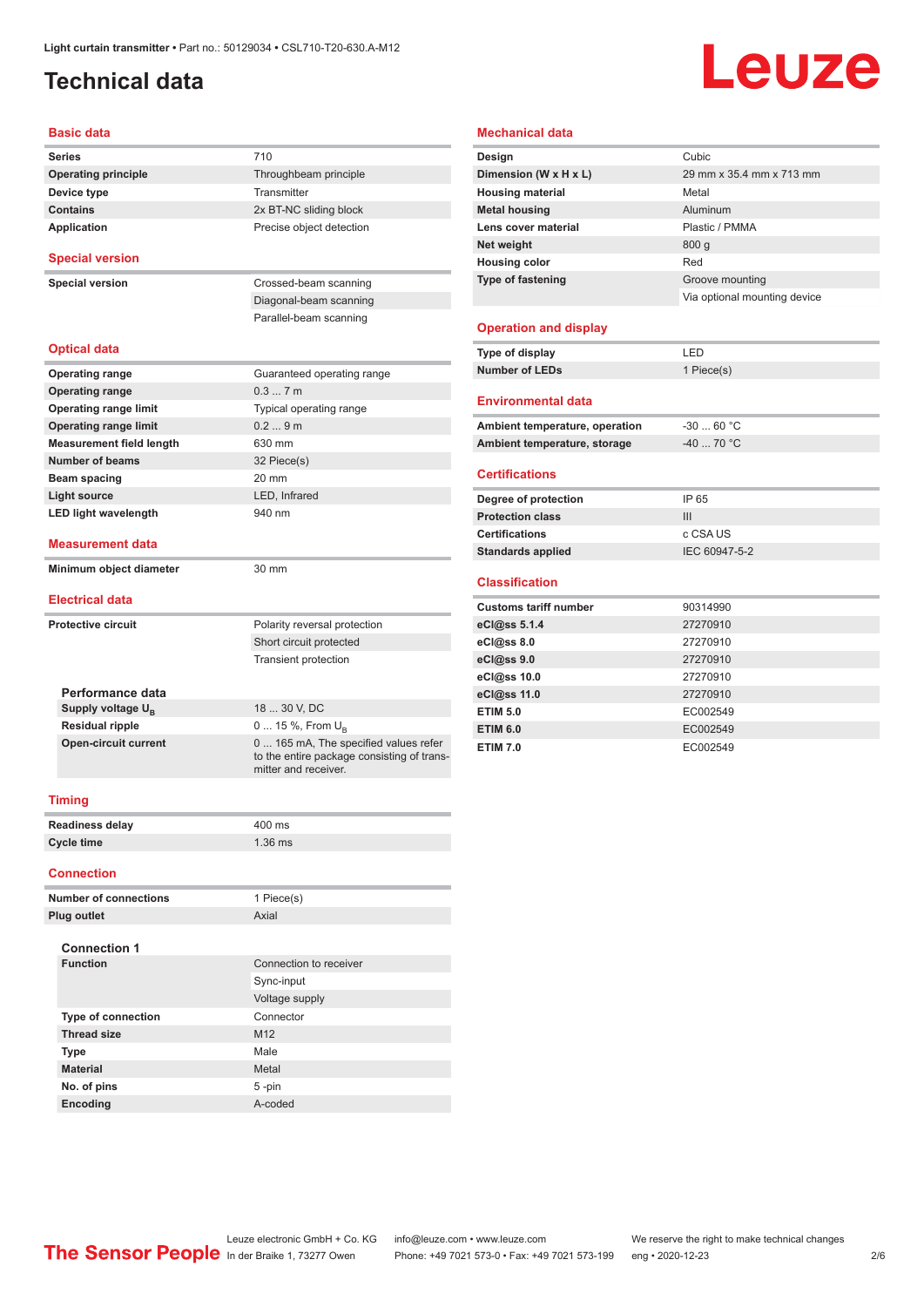### <span id="page-2-0"></span>**Dimensioned drawings**

All dimensions in millimeters



- B Measurement field length 630 mm
	- T Transmitter
- F M6 thread
- G Fastening groove
- R Receiver
- Y



A PWR / SW IN / OUT

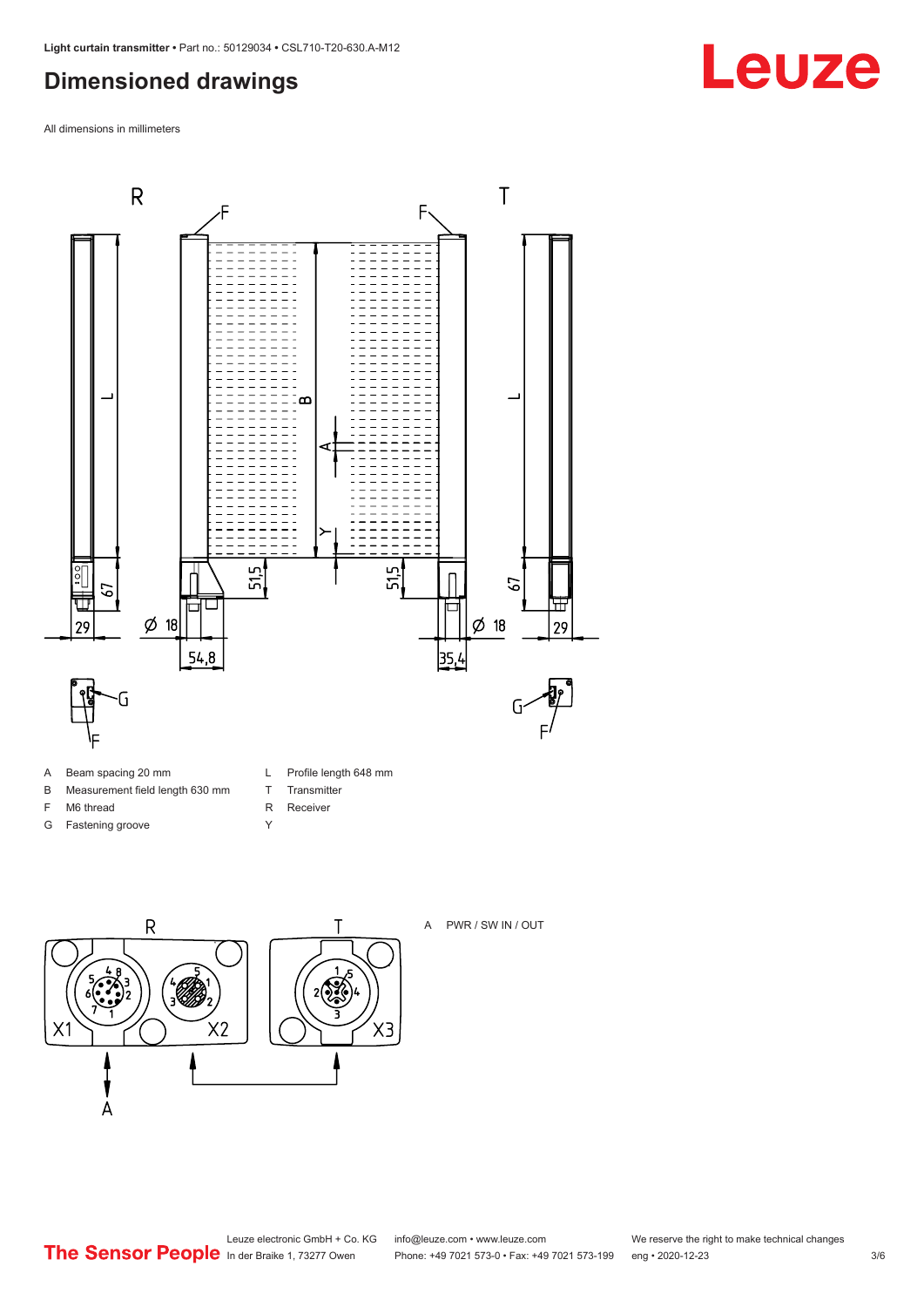### <span id="page-3-0"></span>**Electrical connection**

## Leuze

2

1

5

### **Connection 1**

| <b>Function</b>           | Connection to receiver |
|---------------------------|------------------------|
|                           | Sync-input             |
|                           | Voltage supply         |
| <b>Type of connection</b> | Connector              |
| <b>Thread size</b>        | M12                    |
| <b>Type</b>               | Male                   |
| <b>Material</b>           | Metal                  |
| No. of pins               | $5$ -pin               |
| Encoding                  | A-coded                |

### **Pin Pin assignment**

|                | <b>FE/SHIELD</b> | o |
|----------------|------------------|---|
| $\overline{2}$ | $V +$            |   |
| 3              | GND              |   |
| $\overline{4}$ | RS 485 Tx+       | ത |
| 5              | RS 485 Tx-       |   |

## **Operation and display**

| <b>LED</b> | <b>Display</b>                               | <b>Meaning</b>                                           |
|------------|----------------------------------------------|----------------------------------------------------------|
|            | Green, continuous light                      | Continuous mode                                          |
|            | Off                                          | No communication with the receiver / waiting for trigger |
|            | green, flashing in sync with the measurement | Measurement frequency display                            |

### **Suitable receivers**

| Part no. | <b>Designation</b>         | <b>Article</b>         | <b>Description</b>                                                                                                                                                                                                                                                           |
|----------|----------------------------|------------------------|------------------------------------------------------------------------------------------------------------------------------------------------------------------------------------------------------------------------------------------------------------------------------|
| 50128951 | CSL710-R20-630.A/<br>L-M12 | Light curtain receiver | Application: Precise object detection<br>Special version: Parallel-beam scanning, Crossed-beam scanning, Diagonal-<br>beam scanning<br>Operating range: 0.3  7 m<br>Selectable inputs/outputs: 4 Piece(s)<br>Service interface: IO-Link<br>Connection: Connector, M12, 8-pin |

### **Part number code**

Part designation: **CSL710-XYY-ZZZZ.A/B-CCC**

| <b>CSL710</b> | <b>Operating principle</b><br>CSL: switching light curtain of the 710 series          |
|---------------|---------------------------------------------------------------------------------------|
| $\mathsf{x}$  | <b>Function classes</b><br>T: transmitter<br>R: receiver                              |
| YY            | Beam spacing<br>$05:5$ mm<br>$10:10 \, \text{mm}$<br>20:20 mm<br>40:40 mm             |
| <b>ZZZZ</b>   | Measurement field length [mm], dependent on beam spacing<br>Value, see technical data |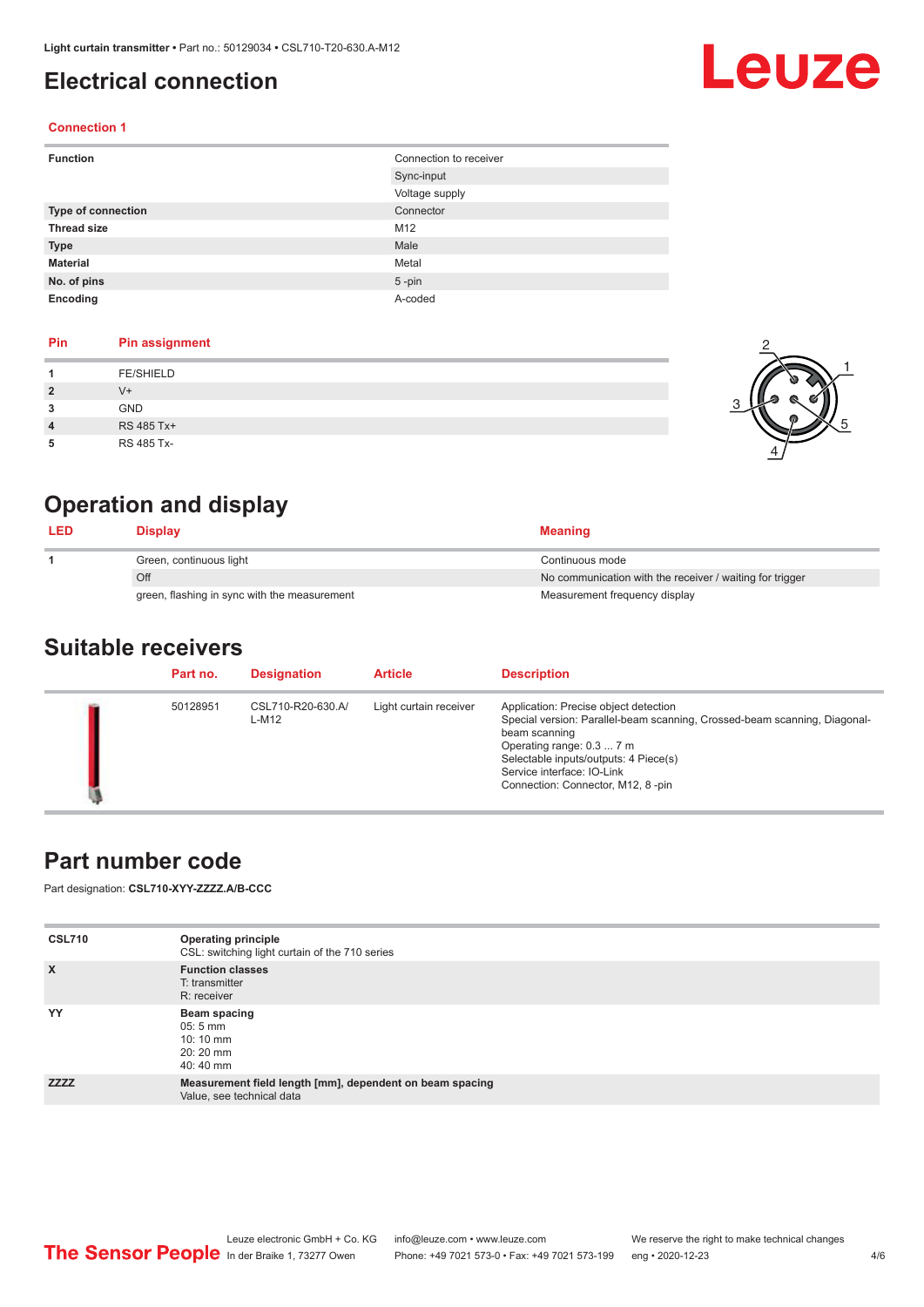### <span id="page-4-0"></span>**Part number code**



| A          | Equipment<br>A: connector outlet, axial                                                         |  |  |  |
|------------|-------------------------------------------------------------------------------------------------|--|--|--|
| B          | Interface<br>L: IO-Link                                                                         |  |  |  |
| <b>CCC</b> | <b>Electrical connection</b><br>M12: M12 connector                                              |  |  |  |
|            | <b>Note</b>                                                                                     |  |  |  |
|            | $\&$ A list with all available device types can be found on the Leuze website at www.leuze.com. |  |  |  |

### **Notes**

| <b>Observe intended use!</b>                                                                                                                                                                                                     |
|----------------------------------------------------------------------------------------------------------------------------------------------------------------------------------------------------------------------------------|
| $\%$ This product is not a safety sensor and is not intended as personnel protection.<br>$\&$ The product may only be put into operation by competent persons.<br>$\%$ Only use the product in accordance with its intended use. |

ª These proximity switches shall be used with UL Listed Cable assemblies rated 30V, 0.5A min, in the field installation, or equivalent (categories: CYJV/

ª For UL applications, use is only permitted in Class 2 circuits in accordance with the NEC (National Electric Code).

**For UL applications:**

CYJV7 or PVVA/PVVA7)

**Accessories**

### Connection technology - Interconnection cables

|   |                | Part no. | <b>Designation</b>                     | <b>Article</b>        | <b>Description</b>                                                                                                                                                                                                                                    |
|---|----------------|----------|----------------------------------------|-----------------------|-------------------------------------------------------------------------------------------------------------------------------------------------------------------------------------------------------------------------------------------------------|
| ▩ | $\bigcap$<br>幽 | 50129781 | <b>KDS DN-M12-5A-</b><br>M12-5A-P3-050 | Interconnection cable | Suitable for interface: IO-Link, DeviceNet, CANopen<br>Connection 1: Connector, M12, Axial, Female, A-coded, 5-pin<br>Connection 2: Connector, M12, Axial, Male, A-coded, 5-pin<br>Shielded: Yes<br>Cable length: 5,000 mm<br>Sheathing material: PUR |

### Mounting technology - Swivel mounts

| Part no. | <b>Designation</b> | <b>Article</b>       | <b>Description</b>                                                                                                                                          |
|----------|--------------------|----------------------|-------------------------------------------------------------------------------------------------------------------------------------------------------------|
| 429046   | <b>BT-2R1</b>      | Mounting bracket set | Fastening, at system: Through-hole mounting<br>Mounting bracket, at device: Clampable<br>Type of mounting device: Turning, 360°<br>Material: Metal, Plastic |